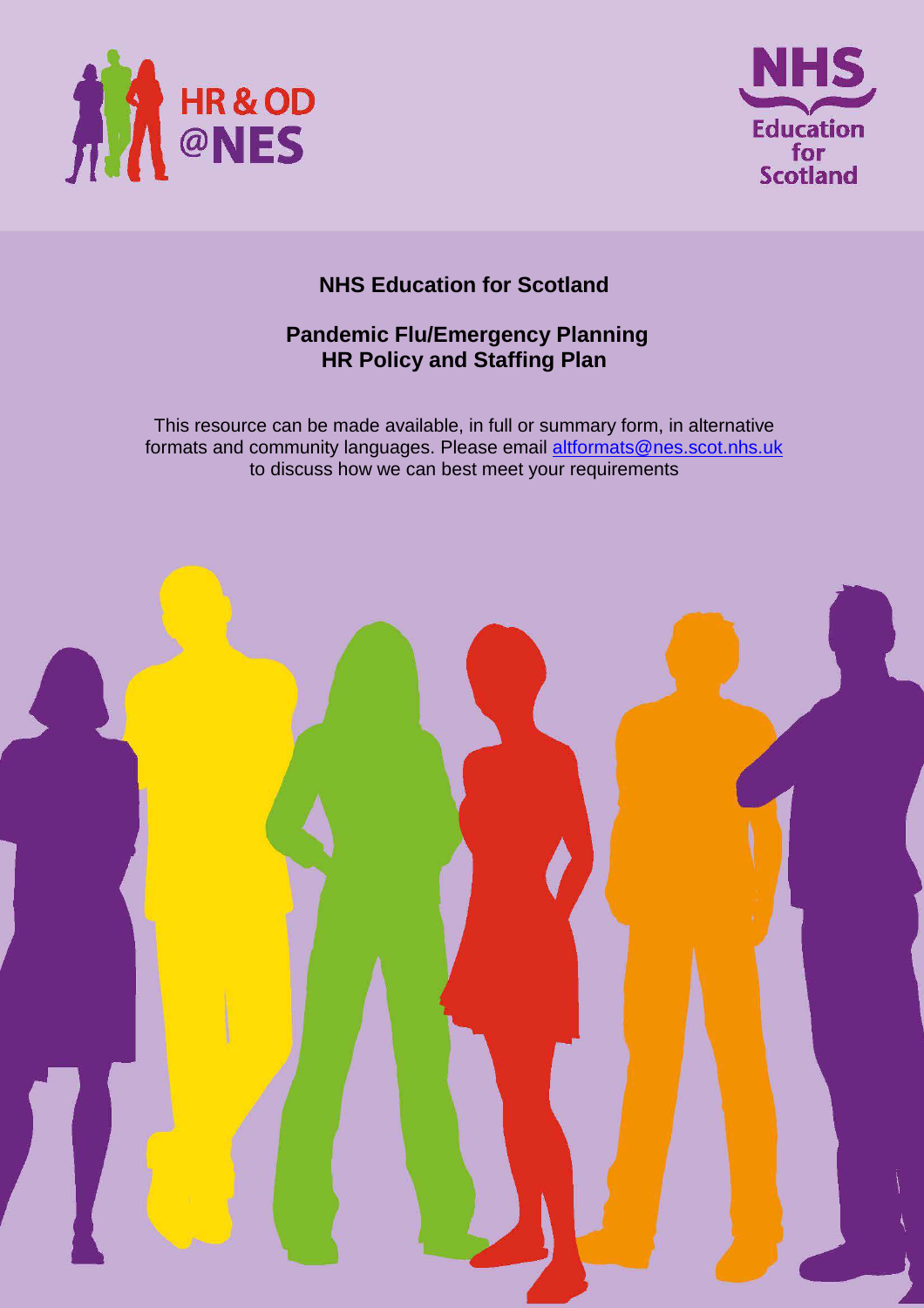September 2009

17 November 2009

Updated 14 December 2011

# **1. Introduction**

- **1.1** The purpose of this HR Policy & staffing plan is to enable NHS Education for Scotland (NES) to:
	- continue with the delivery of the corporate plan;
	- enable us to provide the service with the support it requires in managing a flu pandemic
	- to be able to redeploy staff across NES in support of the delivery of critical service and
	- Redeploy staff into the service should this be required

This plan has been developed taking into account the guidance issued by Scottish Government<sup>1</sup> and will be implemented by the Business Group should the need arise.

**1.2** The NES Internal 'Pandemic Flu Co-ordinating Group' will be reestablished and is the central reference point for processing all information internal and external in relation to pandemic flu. The remit of the group would include

- Co-ordinating NES internal and external activity in respect of pandemic flu
- Advising and informing NES Business Group and NES Board on issues related to pandemic flu

**1.3** The overall approach has been to assess the implications and make appropriate arrangements for the management of staffing resource in preparation for a flu pandemic. The following issues are addressed in this plan:

- The delivery of business critical services in the event of key staff or a critical number of staff being affected by pandemic flu
- The impact on critical business services of medically qualified or other appropriately qualified staff being directed to front line service delivery
- The need to be able to contact and where appropriate mobilise members of staff
- Ensure appropriate communication and welfare plans are in place to support staff affected by the pandemic flu outbreak.
- General advice and support to all staff on how to manage the risks associated with pandemic flu in the work place

**1.4** On behalf of NHSS, NES coordinates and manages Scottish Medical Training and other specialist training application and assessment processes.

 $\overline{a}$ 

<sup>&</sup>lt;sup>1</sup> UK Influenza Pandemic Preparedness Strategy 2011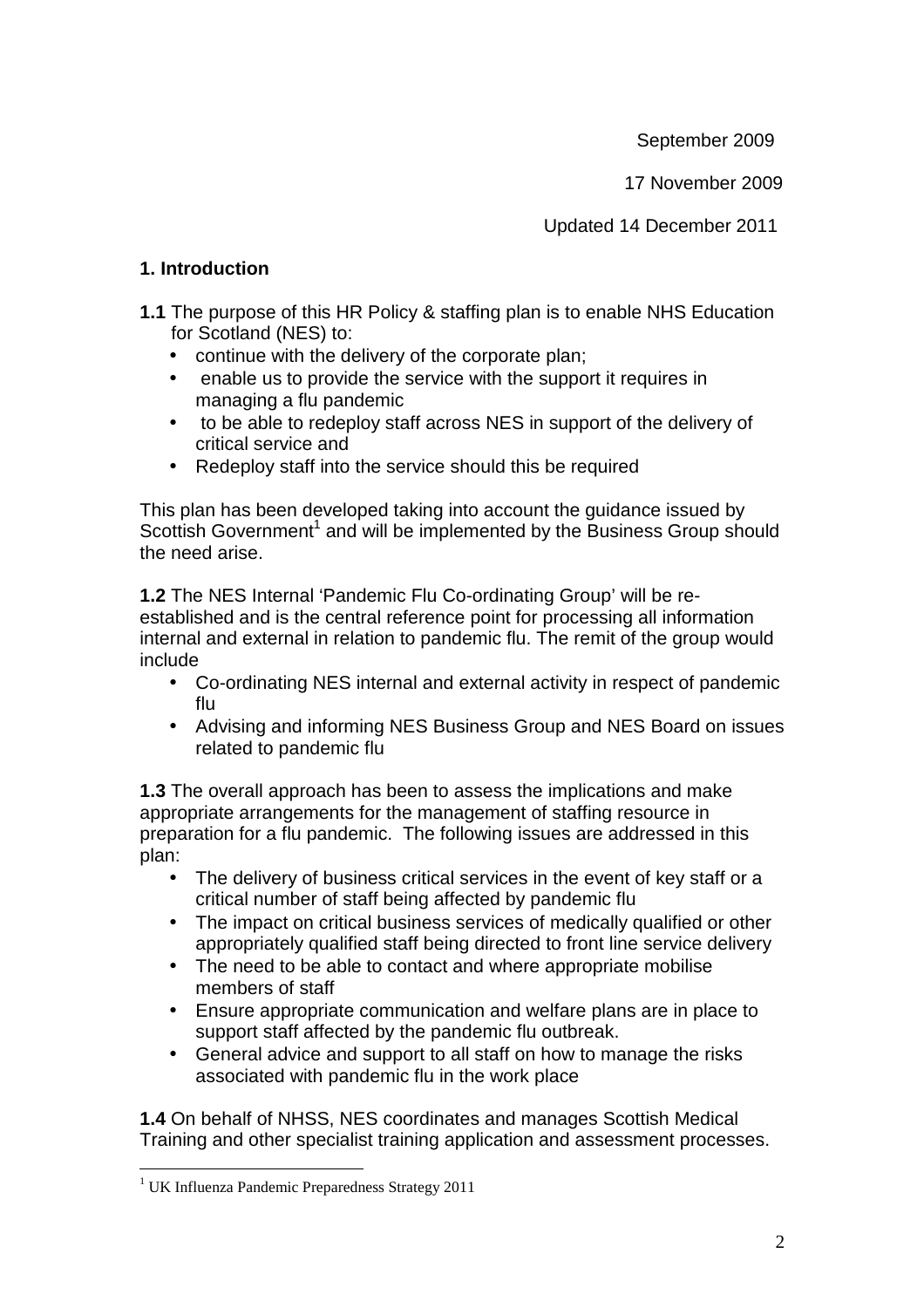In developing this plan, NES has assessed the risks in terms of its staffing support for these processes and is monitoring carefully the impact on its resource requirements in the event of any changes in the timing of medical and other specialist recruitment for 2012.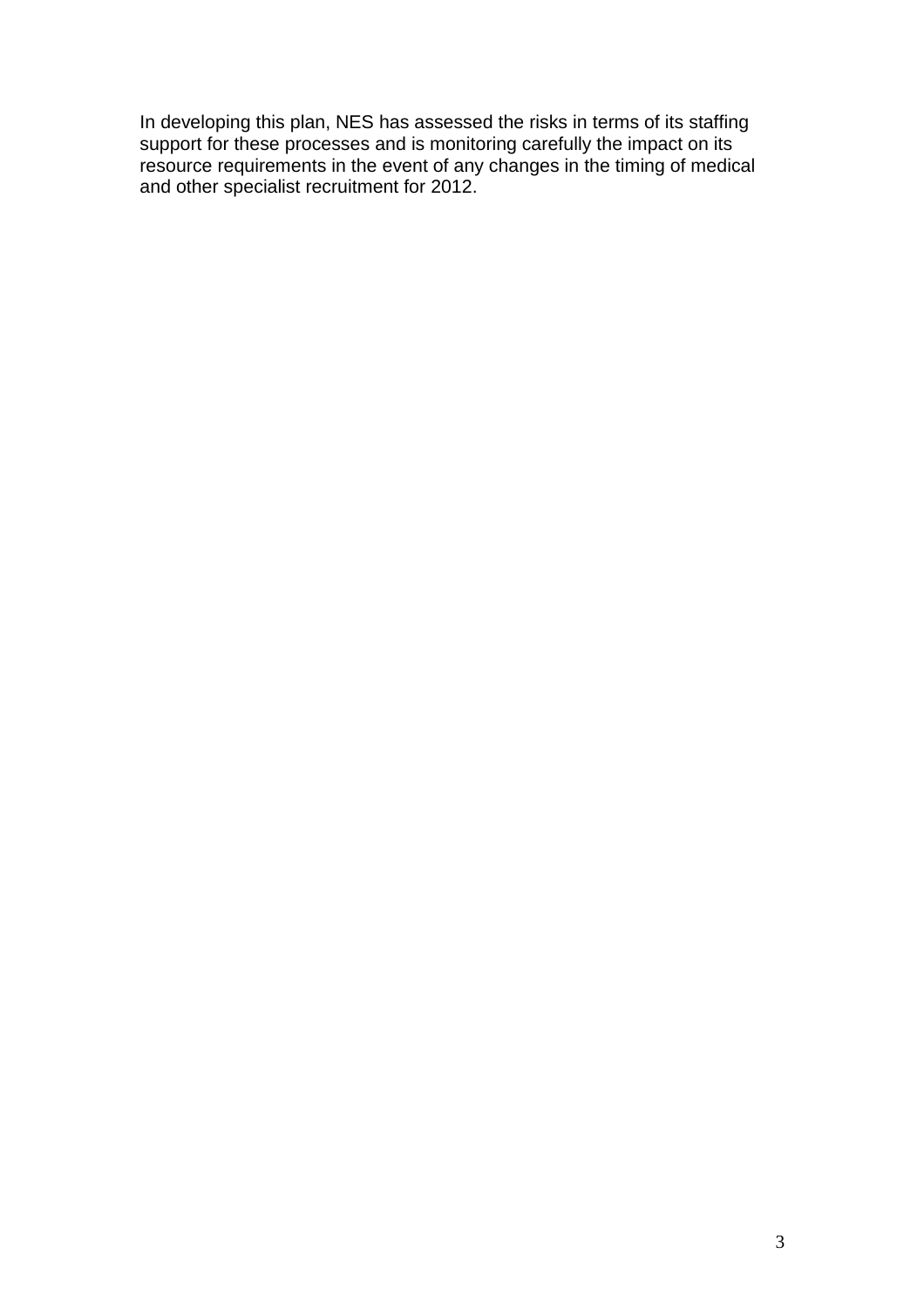# **2. Pandemic Flu**

- **2.1** Pandemic flu has the potential to affect NES staffing in three ways:
	- Staff may themselves become infected and this could lead to high levels of sickness absence
	- Staff with caring responsibilities may be adversely affected by public health measures e.g. the closure of schools. Staff may wish to stay at home to care for dependent children or other family members; child care facilities such as nurseries could also be affected
	- Additional problems caused where staff are unable to travel to work due to transport problems

**2.2** In mapping the workforce NES has:

- Identified staff that have the skills that would be utilised by the front line service during a pandemic and mapped this resource against critical business areas
- Identified the staff travel arrangements (to and from work) for key members of staff who do not have the option of working flexibly from home. Staff have been given information on lift share websites and HR will continue to identify other practical tools to support staff in attending work.
- Mapping key members of staff/staff working in critical business areas that may not have the flexibility to work from home and have dependents, particularly school age children, who they would need to care for. During a pandemic this group of staff may face difficulty in attending for work if schools are closed.

Our workforce analysis has shown that due to the nature of our core activity large numbers of staff including those delivering critical business activity are able to work from home and there is a common skills base across our clerical and administration functions that can be redeployed across the organisation should the need arise. NES ensures on an annual basis that all staff emergency contact details are up to date.

**2.3** The impact of NES staff supporting the service in its management of pandemic flu on the delivery of our corporate plan has also been identified. The Business Group has the responsibility for redeploying resources to ensure all corporate plan targets are met.

**2.4** It is also recognised that the wider group of NES staff may be asked to volunteer to undertake other duties out with their normal job description in territorial boards in particular. In partnership, NES will consult with staff and respond to any such request made by Scottish Government at the appropriate time.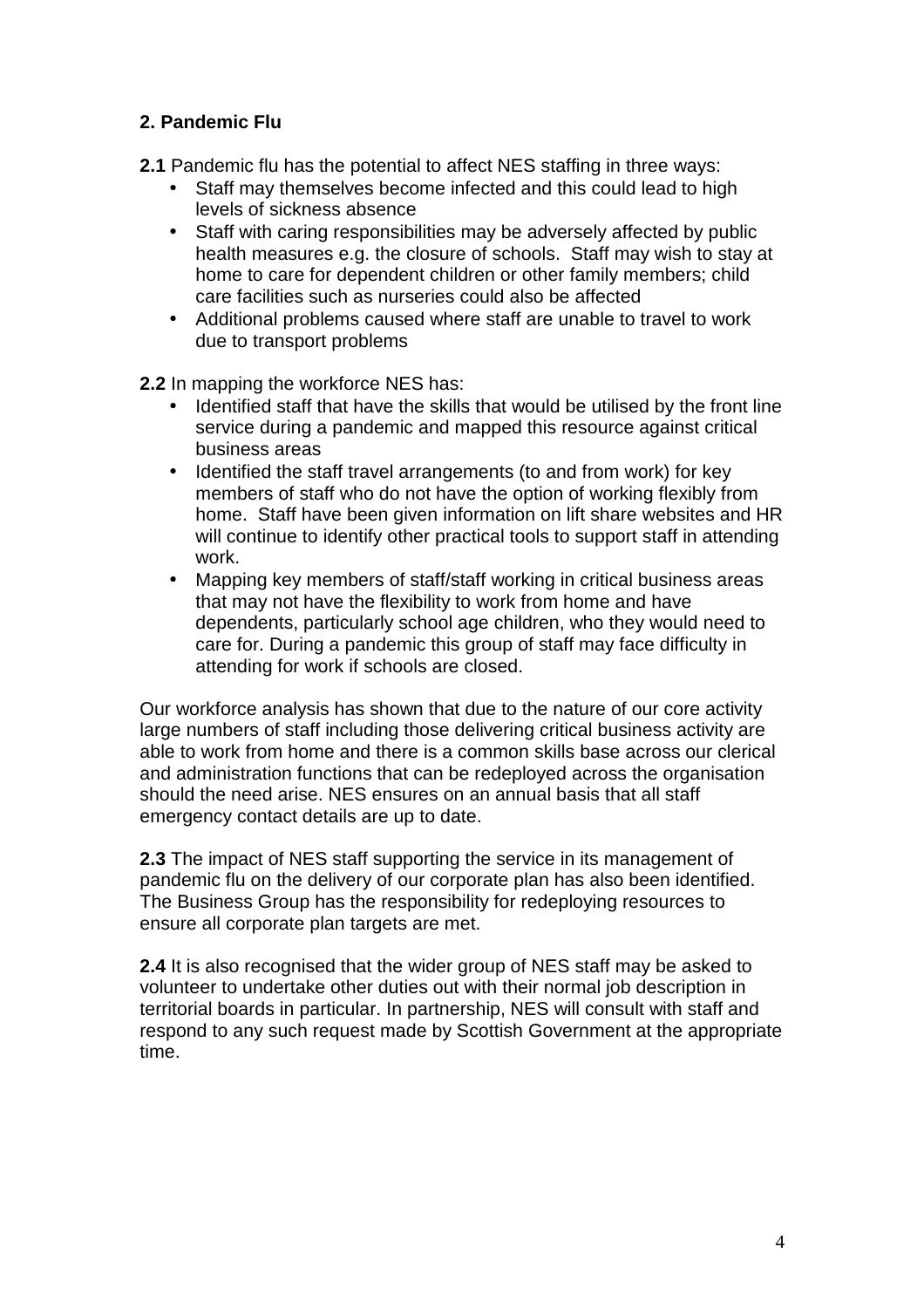# **3. Business Critical Activities & internal Risks**

**3.1** NES has separately identified critical business activities, the key skills requirements and contingency delivery options should the need arise. Based on our analysis of our workforce, the following issues are most likely to have an impact on our service delivery:

- Dependent care responsibilities (in the event of school closure/nursery closures, illness of dependants)
- The need to continue to refine our remote IT access provisions in order to ensure large numbers of staff are able to work at home
- Key activities which are supported by small numbers of staff

The following contingency plans have been put in place to manage the above risks:

- All staff contact details are updated on an annual basis so as to enable rapid redeployment of staff should the need arise
- Full review of the use of remote IT access tokens to ensure as wide a coverage as possible of the ability to work from home
- Identification of a 'second named person' to progress critical business activity
- Ensuring robust file paths should critical members of staff be absent and files have to be accessed
- Use of retired administration staff to support clerical/administration functions (if required)

**3.2** The Business Group has responsibility for redeploying staff across the organisation to support key activities as well as the redeployment of staff should a particular business activity cease. While transport to and from work has not been identified as a critical issue for NES we are never the less encouraging the use of video conferencing and other forms of flexible working e.g. time off in lieu or authorising overtime payments should the need arise.

**3.3** At this stage it is not envisaged that NES would seek to employ significant number of temporary additional staff and would look to redeployment and/or prioritising of business activities should the need arise. Redeployment is a preferred option provided it does not compromise the control of infection.

# **4. Redeployment Plans**

Appendix 1 gives further information on the arrangements being put in place for the redeployment of staff should the need arise.

In the event of any redeployment arrangements being implemented NES has identified the contingency arrangements in support of critical business activities.

Appendix 2 outlines the NES H1N1 Vaccination Programme.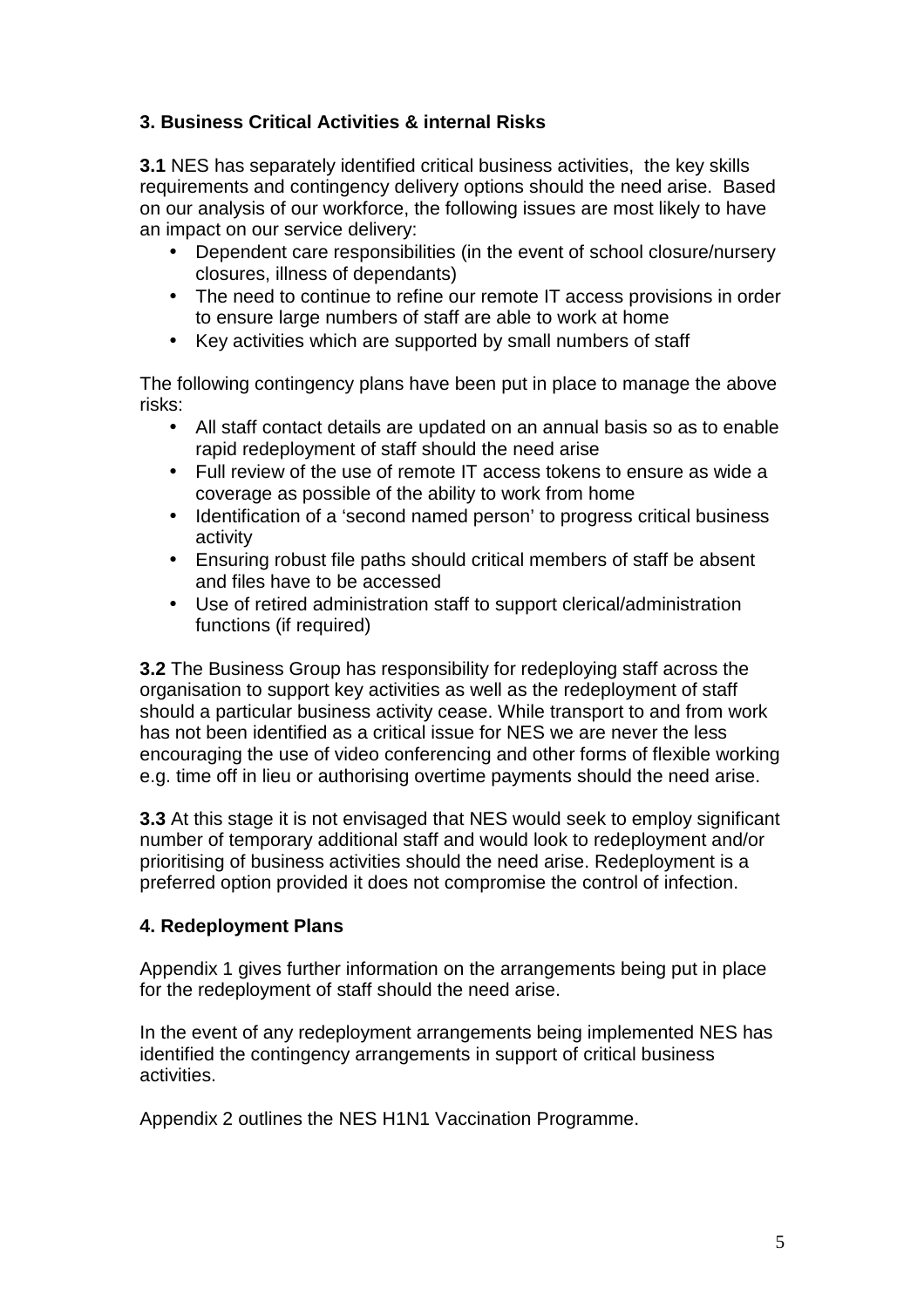### **5. Raising Awareness**

**5.1** NES will issue communications to staff raising awareness on the signs and symptoms of flu and the need to stay at home if they have symptoms of flu like illness. Advice has also been given on reducing the risk of transmission of the disease to other members of staff. HR policies have been reinforced in line with Scottish Government guidelines to promote the early recognition of illness and to support staff remaining at home. (See section on Monitoring Absence below).

# **6. Monitoring Absence**

**6.1** NES has put in place information systems which will enable the tracking of levels of absence due to pandemic flu. HR has ensured NES is following national guidelines in the reporting and coding of sickness absence due to pandemic flu. This will enable reporting to Scottish Government as required.

**6.2** Staff have been advised that if they feel unwell with flu like symptoms they are not to attend for work and to contact NHS24. A communication protocol has been developed and HR Business Partners will work with line managers in maintaining contact with members of staff during their absence from work in the normal way. Members of staff with a long term health condition should contact their line manager or their HR Business Partner to discuss their individual circumstances.

**6.3** In the event of the extension of the period of self certified sick leave to 14 days NES will follow appropriate Scottish Government Guidance on this.

#### **7. Sick Pay Entitlement and other Leave Arrangements**

**7.1** Sick pay entitlements for staff are in line with Section 14 of the Agenda for Change – NHS Terms and Conditions of Service Handbook.

**7.2** NES will treat requests for paid leave for staff with children under the age of 14 sympathetically under PIN Policy Guidance in the event of pandemic related school closures. NES would look to agree such arrangements should other arrangements not be practicable.

**7.3** The NES Special Leave Policy may also be utilised to enable an employee to deal with an emergency situation involving a dependant. In these circumstances the Special Leave Form must be completed and returned to the HR Business Partner stating that the dependant has swine flu.

#### **8. Members of staff who are Pregnant**

**8.1** NES understands that pregnant women may have concerns about a number of issues with regard to pandemic flu. NES will deal with concerns sympathetically and in partnership including recognising our responsibilities under Health & Safety legislation. NES will follow guidance issued by the Scottish Government and will place this on the intranet when the final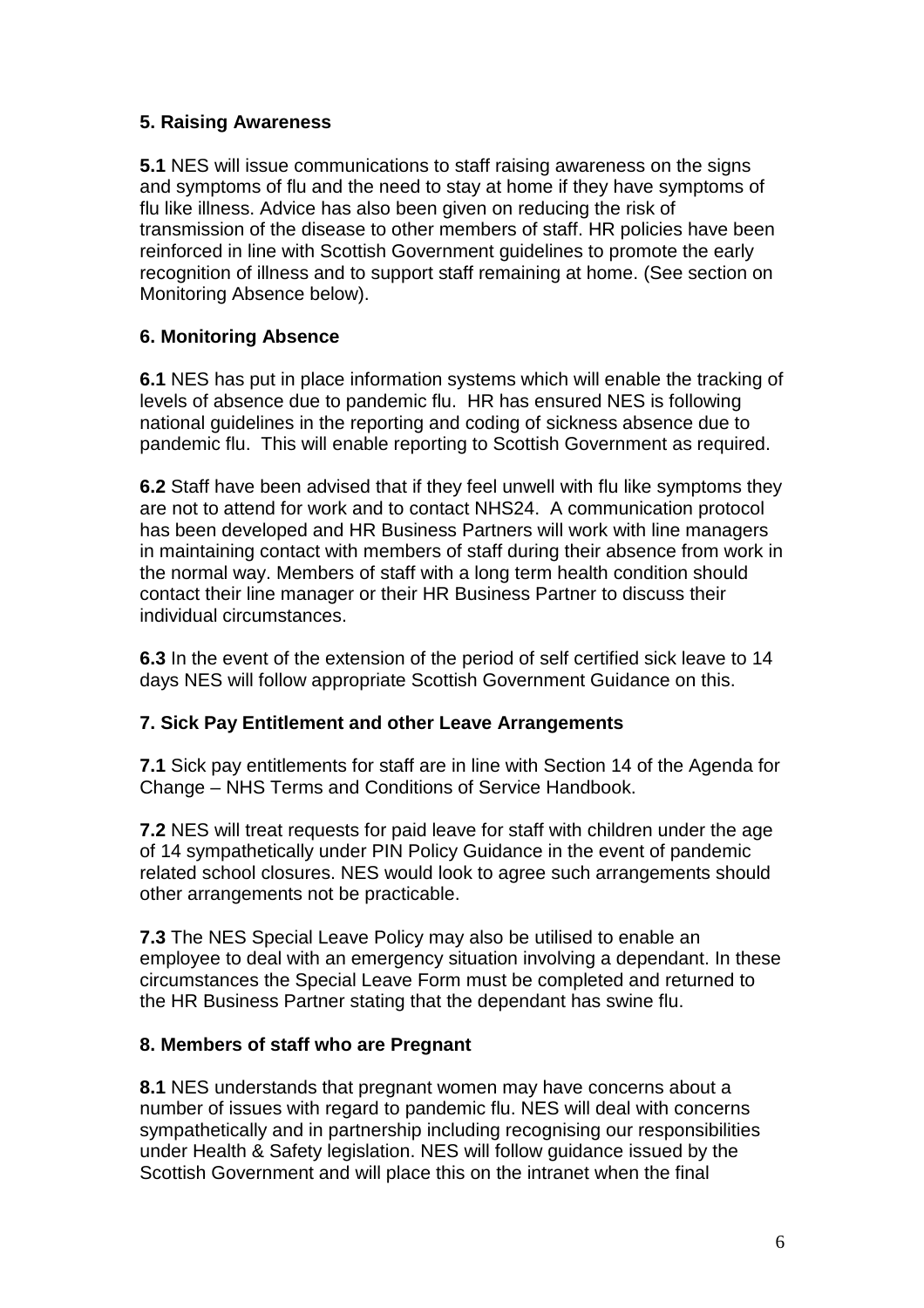guidance becomes available. HR will provide up to date information leaflets at the initial maternity meeting with the employee.

**8.2** NES will exercise care in the event of having to consider the redeployment of pregnant members of staff and will undertake work place risk assessments to identify any potential risks involved. The evidence that women may have increased risk of complications from any type of flu would be included in any risk assessment.

**8.3** In the event of any member of staff having concerns about attending work because of fear of infection, the line manager with the support of HR will look to provide reassurance and proactively look at making alternative arrangements e.g. working from home wherever practicable.

# **9. Occupational Health, Counselling & Support**

NES has occupational health, counselling and other support mechanisms in place to support staff at this time. HR Business Partners are also available to support managers and staff with questions and advice. Further details are available in the NES Occupational Health Policy at http://intranet.nes.scot.nhs.uk/documents/publications/classh/020409 Occupational Health Policy

# **10. Terms and Conditions of Service**

**10.1** Subject to any revised national workforce guidance, it is recognised that there may need to be discussions in the Partnership Forum at local level to limit annual leave (and other forms of leave e.g. parental leave) to sustain services. NES is not anticipating the need to impose a blanket ban on leave. Where staff are employed on a temporary basis during the pandemic this will be at appropriate rates of pay (i.e. Agenda for Change or other agreed terms as appropriate).

**10.2** NES recognises that the Working Time Regulations 1998 will remain in force during a pandemic however its application during a pandemic may need to be reviewed. The application of the directive is not a significant issue for NES however if specialist staff e.g. IT support staff were faced with significantly increased workloads, NES would review the position and in partnership seek an appropriate solution.

# **11. Disclosure Process**

**11.1** NES understands that Disclosure Scotland are currently developing a contingency document which will cover revised procedures during a pandemic. It is recognised that during a flu pandemic, Disclosure Scotland may be unable to process new disclosure requests due to a combination of increased demand reduced capacity. Should this happen NES will follow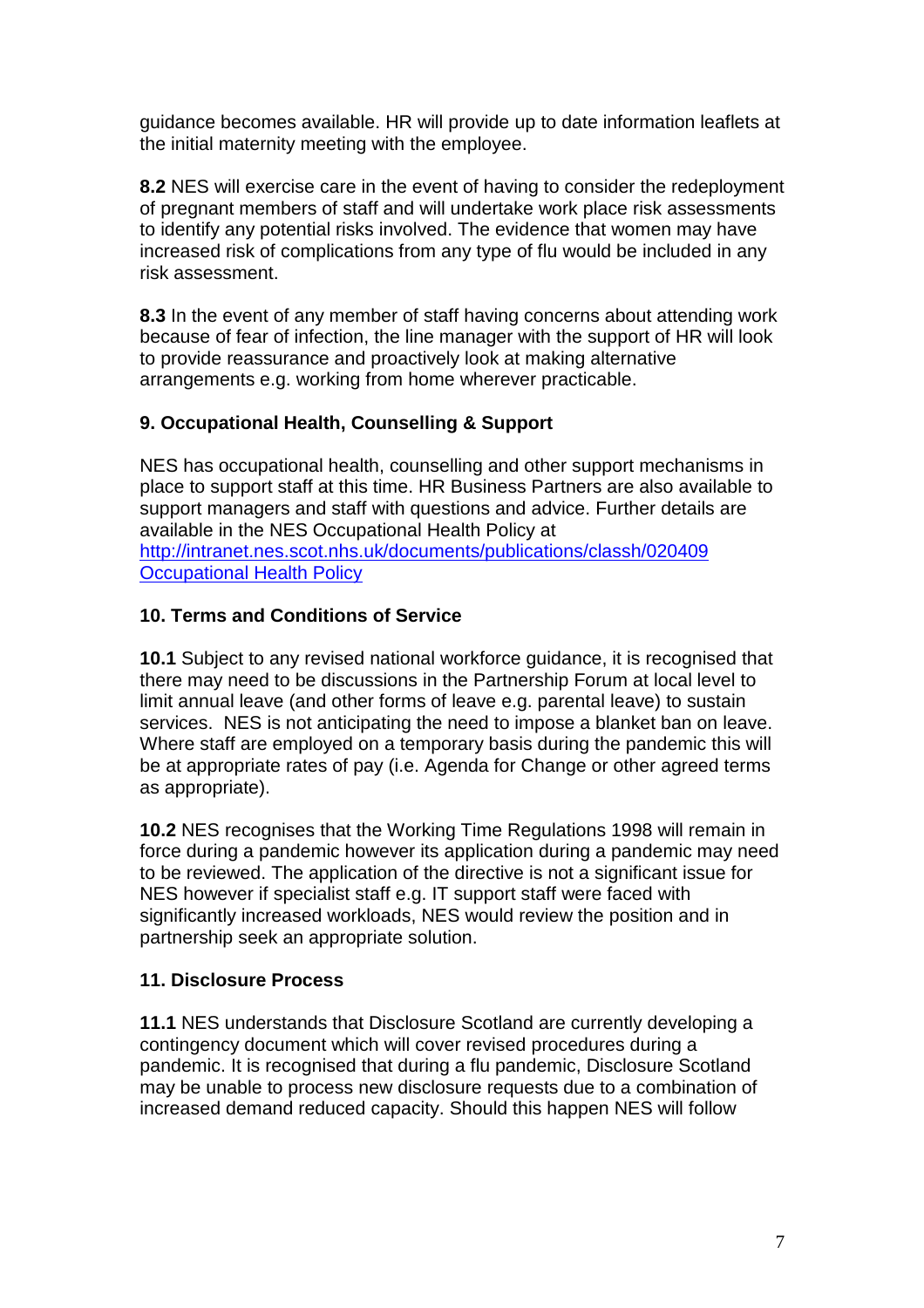Scottish Government guidance on alternative procedures<sup>2</sup> which involves a thorough risk assessment based on the following:

- Potential risk to patients
- Whether the post involves unsupervised patient contact
- Whether the post involves the staff member working with others who have been disclosure checked
- Whether adjustments can be made to the post to reduce risks
- The most recent disclosure information available
- Whether there are references which can be followed up

NES notes that in the event of revised procedures being implemented there is no change to the law.

In relation to Immigration sponsorship and GP Recruitment NES had previously identified potential risks around possible delays in the process which would have been compounded should pandemic flu impact on the appropriate government agencies. However, NES has now secured the sponsor license for sponsoring Tier 2 migrants so this is no longer a major concern.

# **12. Financial Implications**

Business Group is regularly monitoring the financial impact of pandemic flu on our staffing and other costs. In relation to staffing, additional costs could arise in the form of overtime/additional hours costs or increased travel costs if staff are relocated to other office locations.

# **13. Equality and Diversity**

NES has issued this plan to the Equality and Diversity Adviser and no equality and diversity issues have been identified.

# **14. Information Governance**

The NES Lead for Information Governance is the Information Governance Manager who advises the Business Group and the NES Pandemic Flu Coordinating Group on all data and confidentiality issues. Plans continue to be referenced by the Caldicott Guardian who is a member of the Business Group. NES neither holds nor receives patient identifiable information in relation to pandemic flu.

# **15. Collaboration with Other Boards**

NES will continue to collaborate with other boards particularly special health boards where there is the potential to redeploy staff across organisations.

 $\overline{\phantom{a}}$  $2$  These procedures will not apply in relation to people working in child care positions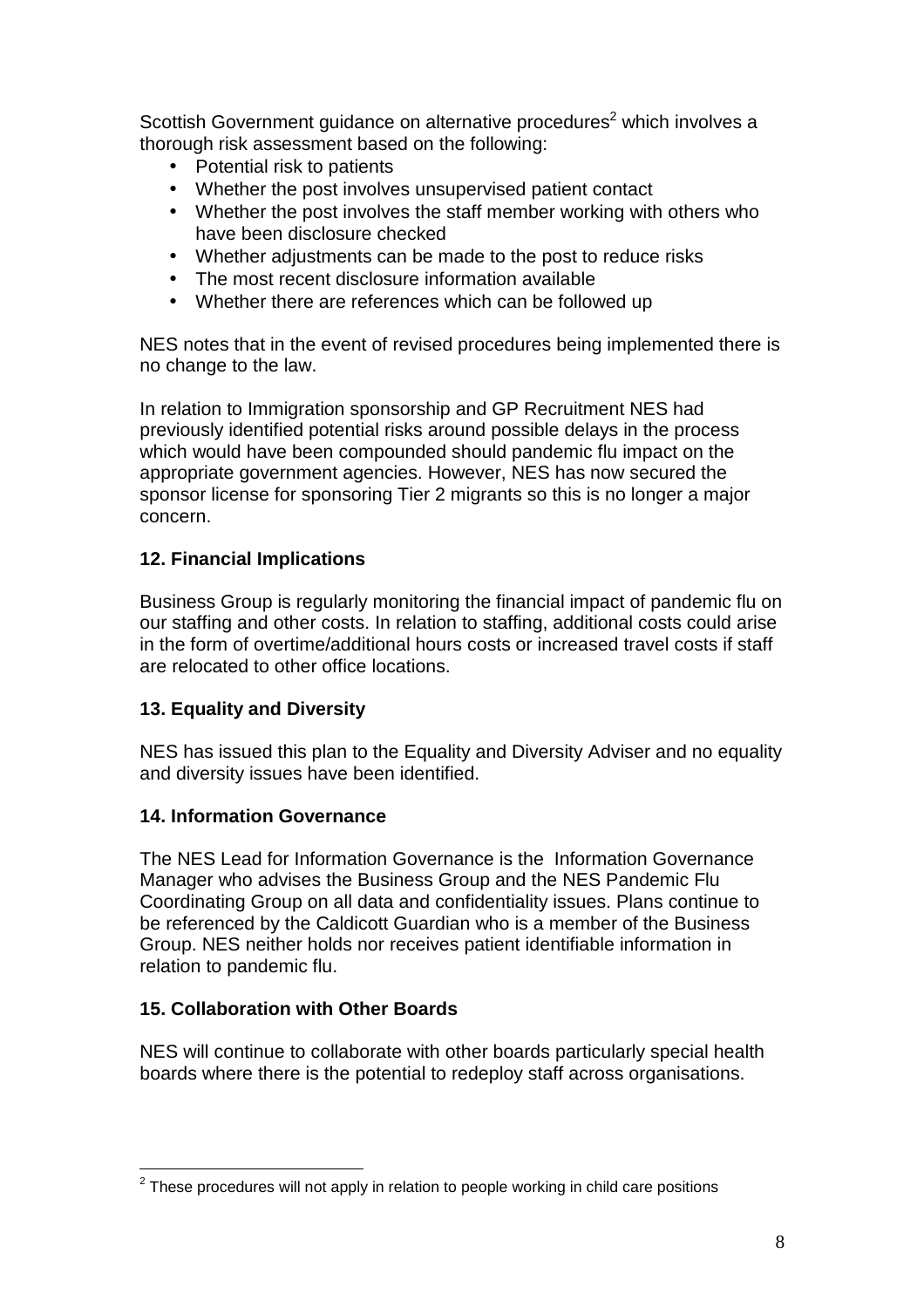### **16. Partnership Working**

NES will work in partnership with staff side colleagues including the Partnership Forum and will adopt a partnership working approach to staffing and related issues.

#### **17. Endorsement of the Chief Executive**

The HR Policy and Staffing Plan has been endorsed by the Chief Executive and is a standing item on the Business Group agenda.

> HR and OD September 2009 17 November 2009 Updated 14 December, 2011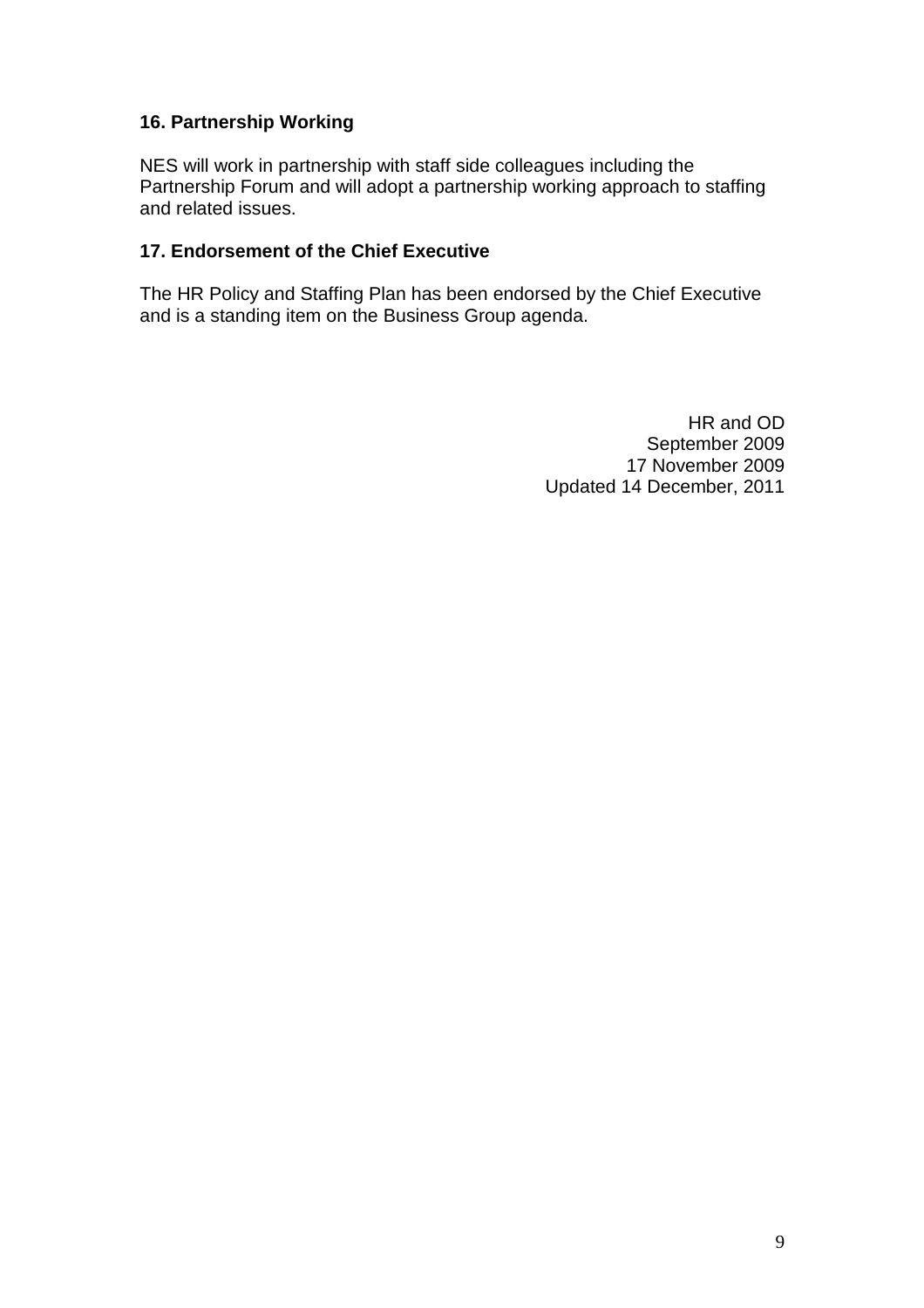# **Redeployment of Employees during a Pandemic**

### **Purpose**

The purpose of this document is to set out a position statement as to how requests to redeploy employees to other posts within NES and NHS Scotland will be dealt with in the event of a pandemic flu outbreak.

### **Introduction**

It is recognised that during situations such as a pandemic flu outbreak it may be necessary for business continuity to seek redeployment of employees to both critical and non-critical work areas within NES or within the NHS more widely.

#### **Requests for Redeployment – internal or external**

It would be anticipated that redeployment to other posts or duties would normally be on a voluntary basis agreed by all parties (per PIN guidelines), and on the basis of relevant skills. This is most likely to involve staff with nursing or medical qualifications, but any of our staff may also be asked to assist with critical areas of NHS business.

Where a member of staff was expected to work at a lower level grade there would be no detriment to salary/hourly rate, or to expenses payable. Where staff are asked to undertake the full duties of a post that is graded at a higher band the employee will be entitled to receive an acting up allowance.

#### **Procedures**

NES will identify a number of key staff who hold clinical qualifications and who could potentially be redeployed to support frontline clinical services on a temporary basis.

On that basis NES will issue the attached letter to all key staff asking if they would consider being redeployed to support frontline clinical services.

In addition NES has set out their H1N1 Vaccination Programme which is attached as Appendix 2.

 HR staff will be in a position to offer advice and support on all matters relating to redeployment, including vaccination policies for staff moving to front line services.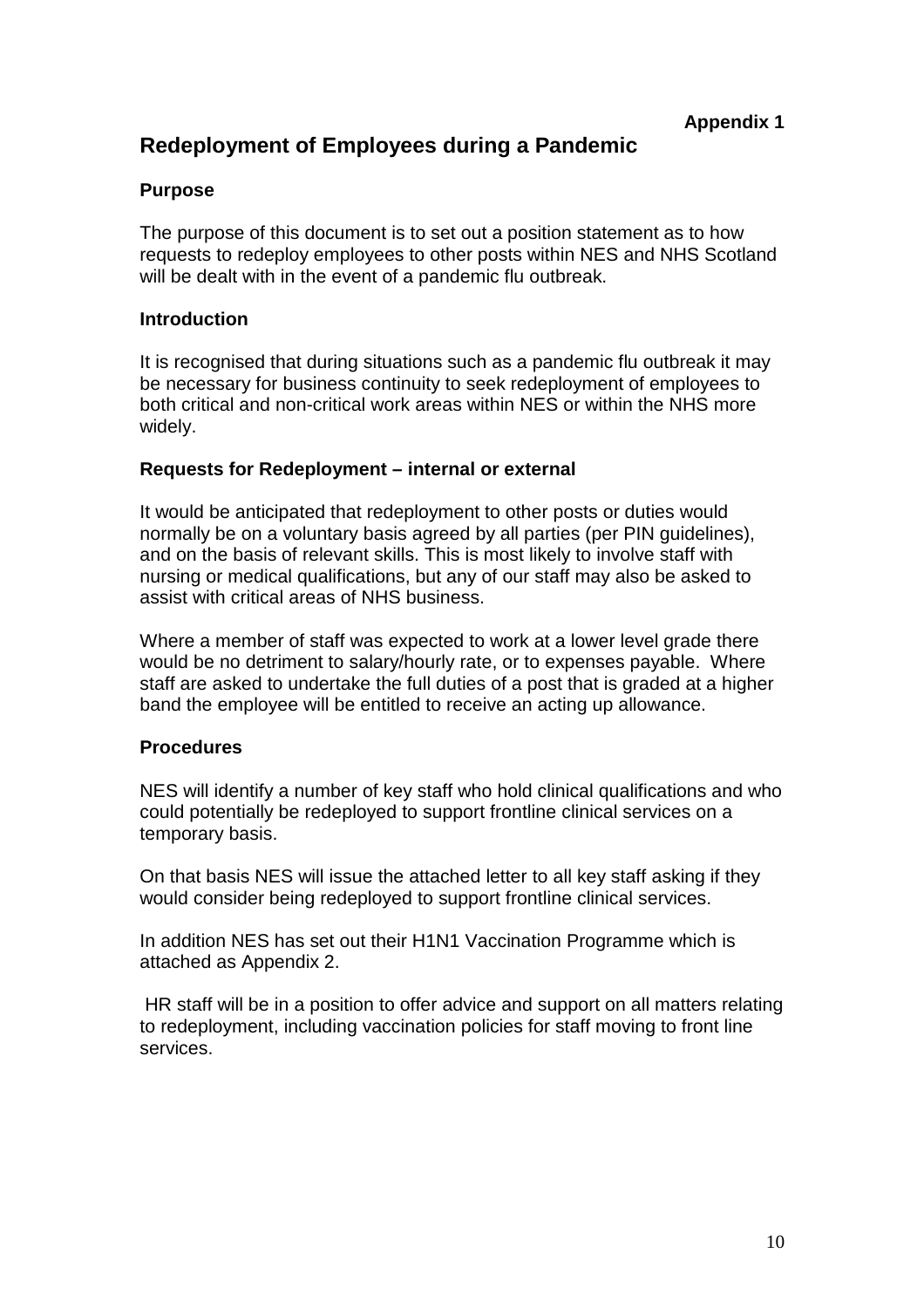# **DRAFT LETTER**

Dear Colleague

#### **NHS Education for Scotland (NES) H1N1 Potential redeployment and Immunisation Programme**

I am writing to you on behalf of the Business Group in relation to the above.

You will probably be aware that Scottish Government has identified a number of priority groups to be offered immunisation against the H1N1 virus. In terms of staff, this would be those working at the frontline - having contact with patients on a regular basis. Ordinarily, this would not include staff employed by NHS Education for Scotland (NES). However, like you, NES employs a number of staff who hold clinical qualifications and are registered with the regulating body.

It is difficult to predict how the anticipated second wave of the H1N1 virus will affect the Scottish population over the winter period, but it is important that we prepare for the worst case scenario. If this transpires, then it is possible that you will be asked if you wish to be redeployed to support frontline clinical services on a temporary basis. In light of this, the Business Group has decided that all clinical staff employed by NES on a full time basis (including secondees) should be offered the immunisation.

We would appreciate if you could confirm whether or not you would consider redeployment to support frontline clinical services and wish to take up the offer of vaccination. Your personal details, such as name, address etc would need to be passed to our Occupational Health Providers, therefore, we would also require your permission to do this. We would appreciate if you could complete the attached form and email this back to Dorothy Wright, Director of Workforce, on email address: Dorothy.Wright@nes.scot.nhs.uk by (INSERT DATE)

If you require any further information, please do not hesitate to contact Dorothy or me. In the meantime, we look forward to hearing from you.

Yours sincerely

Malcolm Wright Chief Executive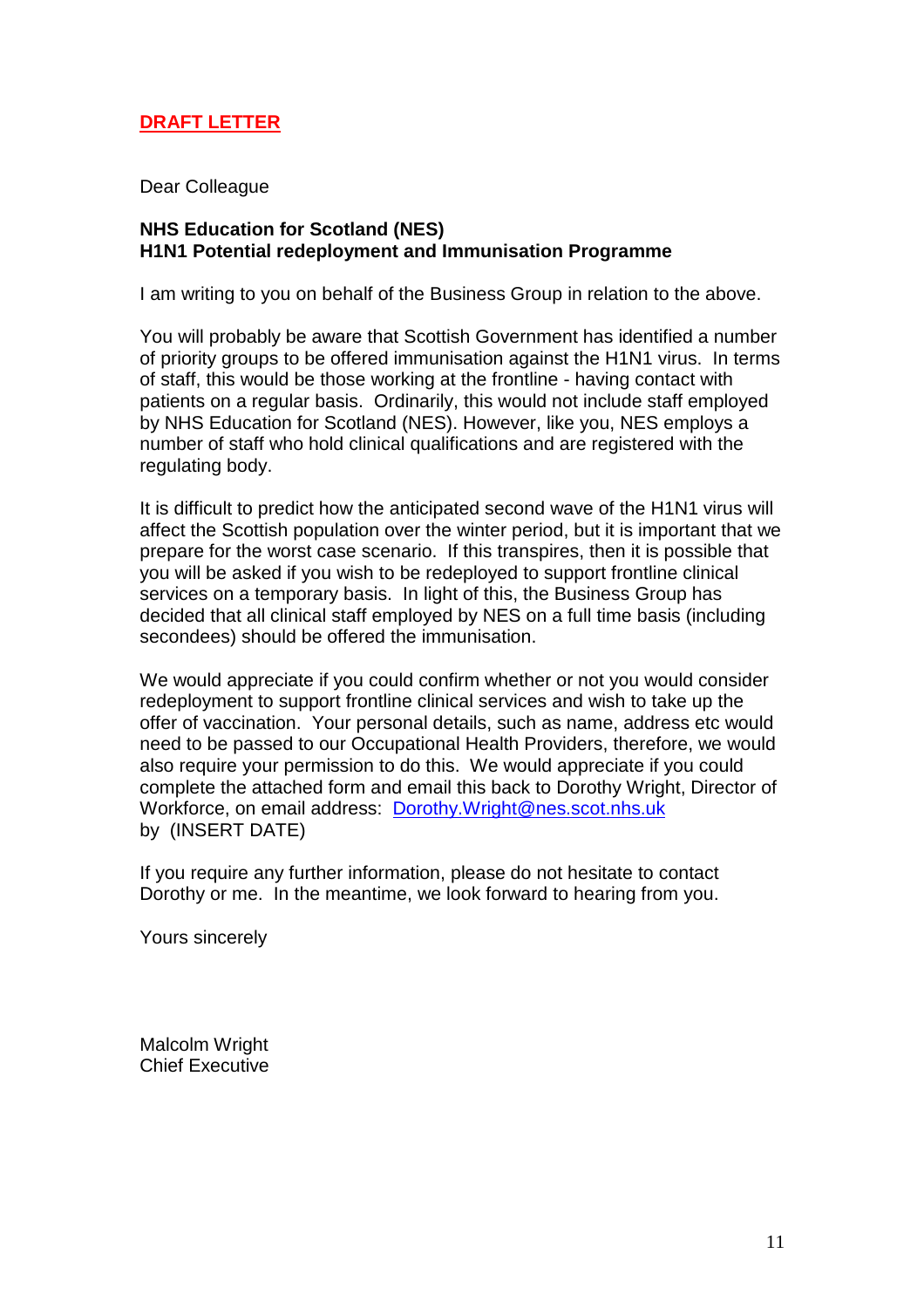# **NHS Education for Scotland**

# **Redeployment Programme**

I **agree** to being redeployed to support frontline clinical services and confirm my registration status is up to date

| Signed                                                                     | Date |  |
|----------------------------------------------------------------------------|------|--|
| <b>Print Name</b>                                                          |      |  |
| or                                                                         |      |  |
| I do not agree to being redeployed to support frontline clinical services. |      |  |
| Signed                                                                     | Date |  |
|                                                                            |      |  |

Print Name

**Please delete as appropriate** 

### **H1N1 Immunisation Programme**

I **wish** to receive the H1N1 vaccination and I agree to my personal details being passed to Occupational Health Services (OHS) for the purposes of the Immunisation Programme.

| Signed            | Date |
|-------------------|------|
| <b>Print Name</b> |      |
| .or               |      |

I **do not wish** to receive the H1N1 vaccination and I do not consent to my personal details being passed to Occupational Health Services (OHS) for the purposes of the Immunisation Programme.

Signed Date

Print Name

**Please delete as appropriate** 

**Please return this form to Dorothy Wright email: Dorothy.Wright@nes.scott.nhs.uk by (INSERT DATE)**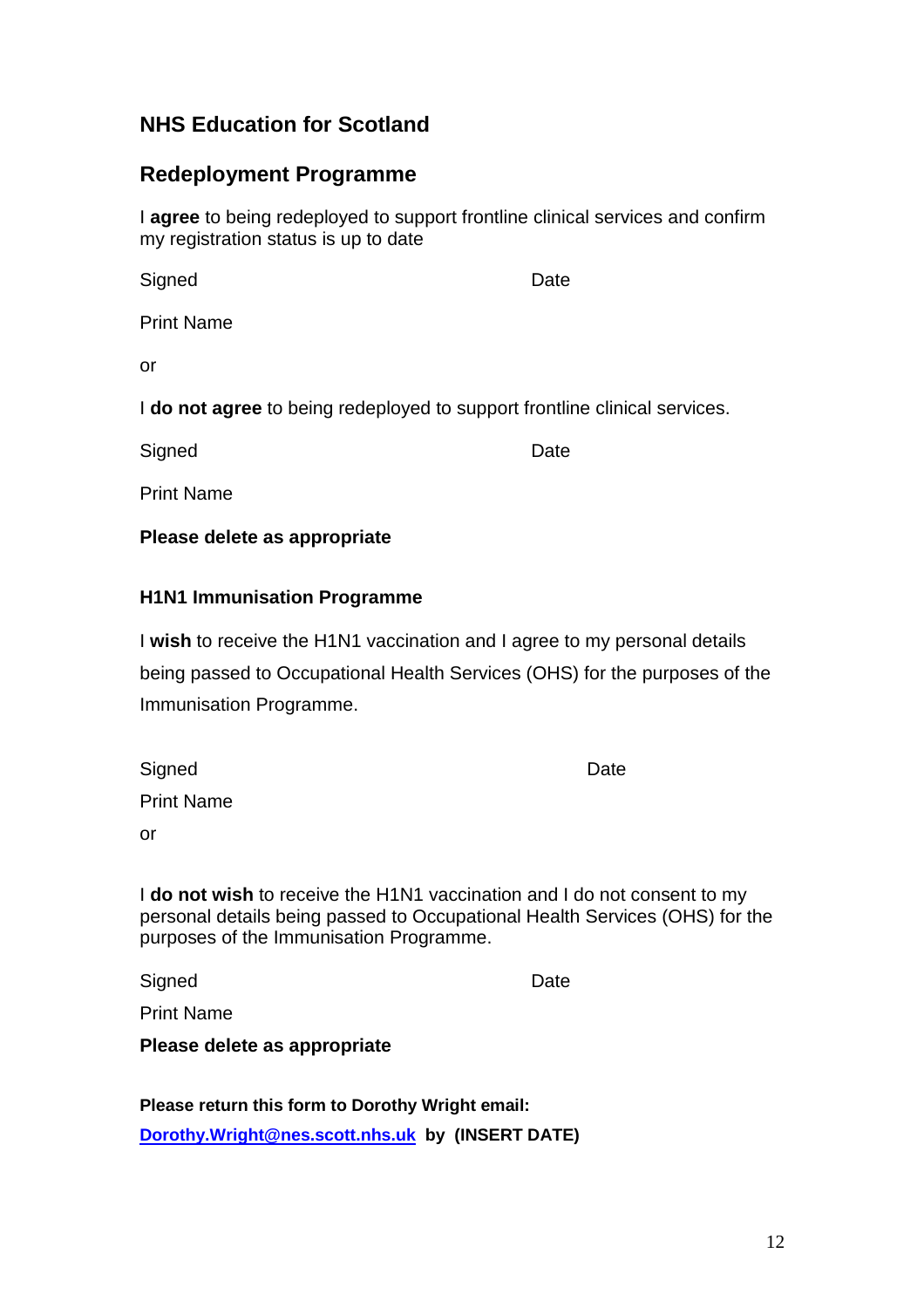

# **H1 NI Vaccination Programme in National Health Education Scotland**

# **1. Introduction**

This plan has been prepared by the Director of Human Resources in consultation with NES Business Group colleagues. The Business Groupchaired by the Chief Executive- has set up an HI NI planning and coordination group reporting to them to ensure effective planning of immunisation arrangements along with the development of organisation contingency plans.

The operational lead for the implementation of this immunisation plan is the Director of Human Resources.

This document sets out the NES staff immunisation plan which has been discussed in partnership with the Employee Director within NES.

### **2. Communication**

In the development of this plan NES has sought information on other special health boards on their immunisation plans. Internally NES has in place regular communication vehicles that have provided NES staff with information on all aspects of pandemic flu and will continue to use these to communicate to staff immunisation plans.

NES staff re in membership of various national immunisation planning groups including the HINI Pandemic NHS Boards Group, Service Delivery Group and the Information Resources Group.

#### **3. Governance**

This is embedded in the proposed delivery model (see section 6 below)

# **4. Planning Assumptions**

- Scottish Government Ministers have announced that contracts have been exchanged to provide vaccine for 100% of the population as part of the national (UK wide) immunisation programme against influenza A  $H1NI(v)$ .
- Priority clinical groups for immunisation have been agreed in principle.
- There is a presumption that health & social care workers will be amongst the priority clinical groups for immunisation with appropriate prioritisation.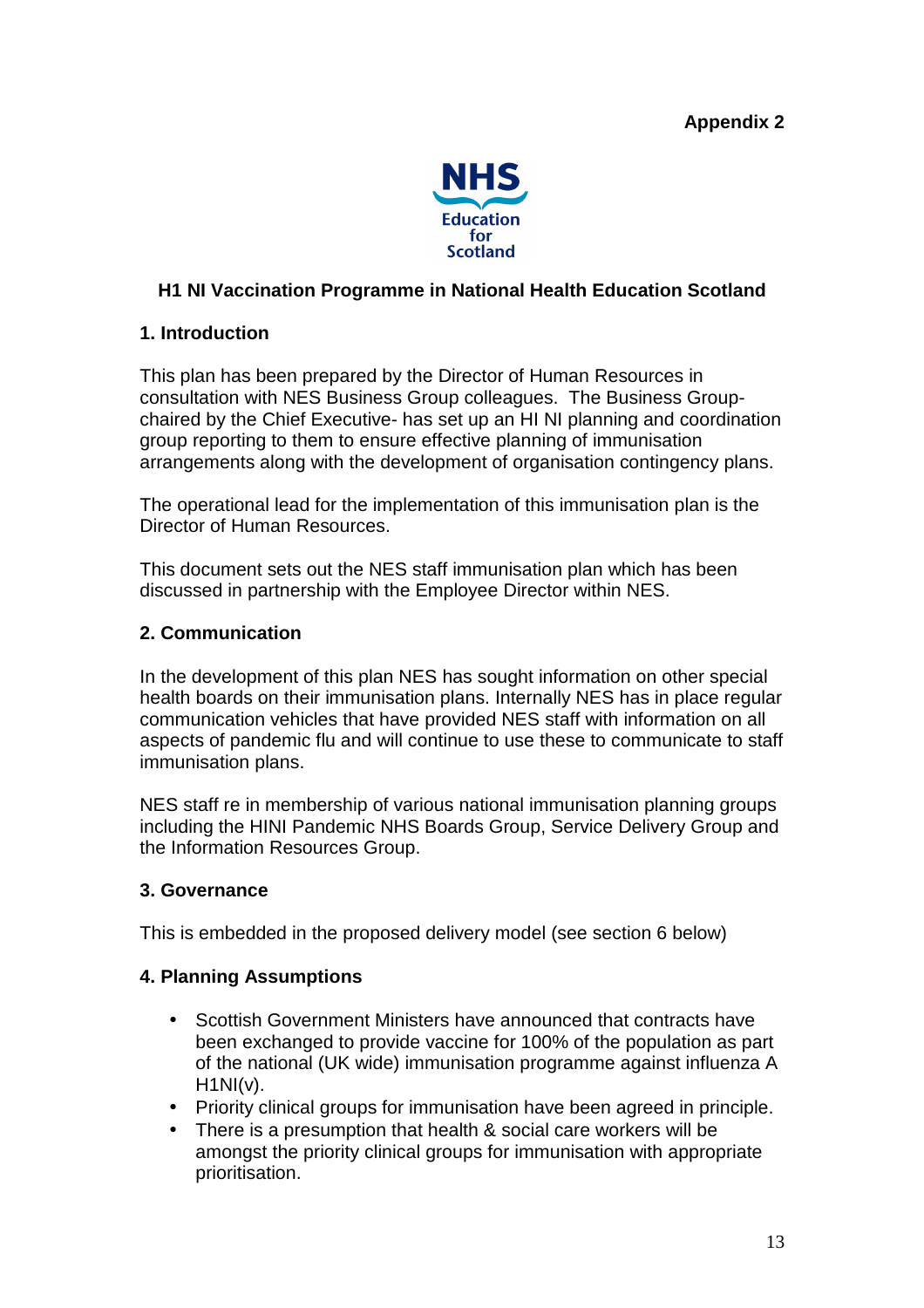- NES has identified as part of its internal staffing plan those members of staff who could be called into the service to perform appropriate medical functions.
- NES staff are not engaged in direct patient care and health delivery and will not form part of any identified priority staffing group

# **5**. **Target Groups**

As set out in the planning assumptions NES staff are not engaged in direct patient care and health delivery and will not form part of any identified priority staffing group. NES has a staffing establishment of 622 staff.

NES has however identified those members of staff who could be called into the service to support appropriate frontline clinical services.

# **6. Proposed Delivery Model**

NES Plans to advise staff to attend their own GP Practice in order to receive the appropriate influenza A HINI (v) vaccine. Governance arrangements will be covered by the protocols that have been put in place for this delivery method. NES has staff based across Scotland.

For members of staff who have been identified and have confirmed that they are willing to be redeployed to support front line clinical services, the HIHI (v) vaccination has been offered via National Services Scotland (NSS) Occupational Health Service. Detailed arrangements have been passed to those staff on the process that they should follow to receive the vaccination

# **7. Storage & Delivery of Vaccine and consumables**

In view of the proposed delivery model there is no requirement to consider this as part of this plan.

# **9. Staff Training**

In view of the proposed delivery model there is no requirement to consider this as part of this plan.

#### **9. Reporting**

NES may be required to report to Health Protection Scotland on a weekly basis on the uptake of the H1N1 vaccination which has been offered to NES staff willing to be redeployed.

#### **10. Costings**

NES has not identified any direct costs as part of this immunisation plan apart from occupational health costs which will be small and will be absorbed within current budgets.